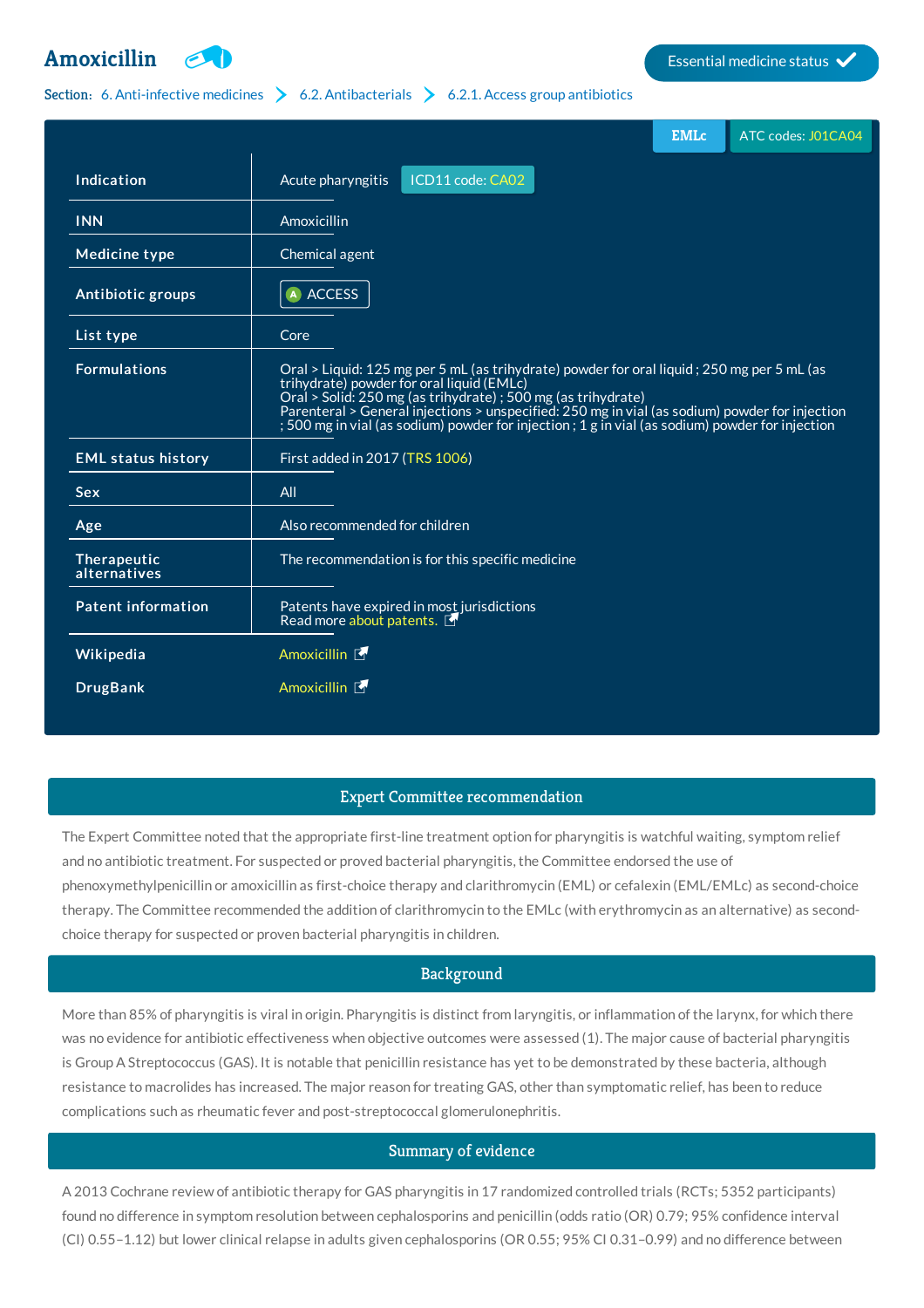macrolides and penicillin (OR 1.11; 95% CI 0.92–1.35) (2). Duration of treatment has also been studied, with the premise that a shorter duration of antibiotic therapy, if effective, can reduce development of resistance, adverse events and cost. A 2012 Cochrane review summarized evidence for short-duration treatment (2–6 days) with newer agents (including azithromycin and clarithromycin) versus 10 days of penicillin (20 RCTs; 13 102 cases) in children with group A beta haemolytic streptococcus pharyngitis (3). The findings were in favour of shorter duration of treatment, with a reduction in the duration of fever (mean difference (MD) –0.30 days; 95% CI –0.45 to –0.14), throat soreness (MD –0.50 days; 95% CI –0.78 to –0.22), and lower risk of early clinical failure (OR 0.80; 95% CI 0.67–0.94). There were no differences in early bacteriological cure (OR 1.08; 95% CI 0.97– 1.20) or late clinical recurrence (OR 0.95; 95% CI 0.83–1.08). However, there was a significantly greater risk of late bacteriological recurrence with the short-duration treatment (OR 1.31; 95% CI 1.16–1.48) (3). Another Cochrane review (27 RCTs; 12 835 participants), which examined complications, reported that antibiotics reduced the risk of developing rheumatic fever (risk ratio (RR) 0.27; 95% CI 0.12–0.60) but there were too few events to comment on glomerulonephritis (4). In terms of suppurative complications, antibiotics reduced the incidence of acute otitis media (RR 0.30; 95% CI 0.15–0.58), acute sinusitis (RR 0.48; 95% CI 0.08–2.76), and peritonsillar abscess within two months (RR 0.15; 95% CI 0.05–0.47) compared with placebo. The RCTs demonstrated the benefit of using antibiotics for GAS pharyngitis to reduce complications, which is of particular relevance in lowand middle-income countries. Although there is evidence that macrolides and cephalosporins may reduce duration of symptoms, this must be weighed against the possibility for resistance to these agents, particularly since penicillin resistance in GAS has never been observed.

### Guidelines

The Infectious Diseases Society of America's Clinical practice guideline for the diagnosis and management of group A streptococcal pharyngitis was rated as moderate to high quality in the application (5). It recommends penicillin or amoxicillin as the first-line agent for GAS pharyngitis. For individuals with serious penicillin allergy, macrolides (azithromycin or clarithromycin) are recommended.

# Rationale for antibiotic selection

Pharyngitis frequently has a viral cause. Thus, routine practice in some countries is not to treat pharyngitis at all; other countries typically use a delayed antibiotic prescription policy, and yet others heavily rely on microbiological testing to support an indication for antibiotic treatment. In Group A streptococcal infections, antibiotics can reduce the incidence of rheumatic fever and suppurative complications. The fact that the evidence suggests similar overall outcomes with penicillin compared with other antibiotic classes, together with the importance of sparing macrolides and cephalosporins, argues strongly in favour of penicillin or amoxicillin as the first-line antibiotic. Clarithromycin can be used where there is a severe allergy to penicillin. It should be noted that routine skin testing for allergy before first treatment with penicillins, which is current practice in some regions, is not necessary. For patients with known severe allergies who live in regions with high rates of macrolide resistance, cefalexin would be another option.

#### Committee considerations

The Expert Committee noted that, since the vast majority of pharyngitis cases are caused by viruses, routine practice in some countries is not to treat the infection with antibiotics, others use a delayed antibiotic prescription policy, and others rely on diagnostic tests to support an indication for antibiotic treatment. Indeed, antibiotics have limited benefit in streptococcal pharyngitis, unless rheumatic fever is still a problem in a particular setting. The Committee also noted the absence of indication for routine skin testing for allergy before first treatment with penicillins. For common community-acquired infections, the main focus has been on empirical treatment choices that are broadly applicable in most countries. Generally, alternatives for use in case of allergy were not considered. The Committee considered the various antibiotics proposed in the application under the guiding principle of parsimony and selected first- and second-choice antibiotics for this indication for inclusion on the EML and/or EMLc. The Committee endorsed the application's proposal. Recommended first- and second-choice antibiotics are reported above. The first-choice antibiotics are those that are generally recommended on the basis of available evidence and are usually narrowspectrum agents.

EML recommendations: Acute pharyngitis